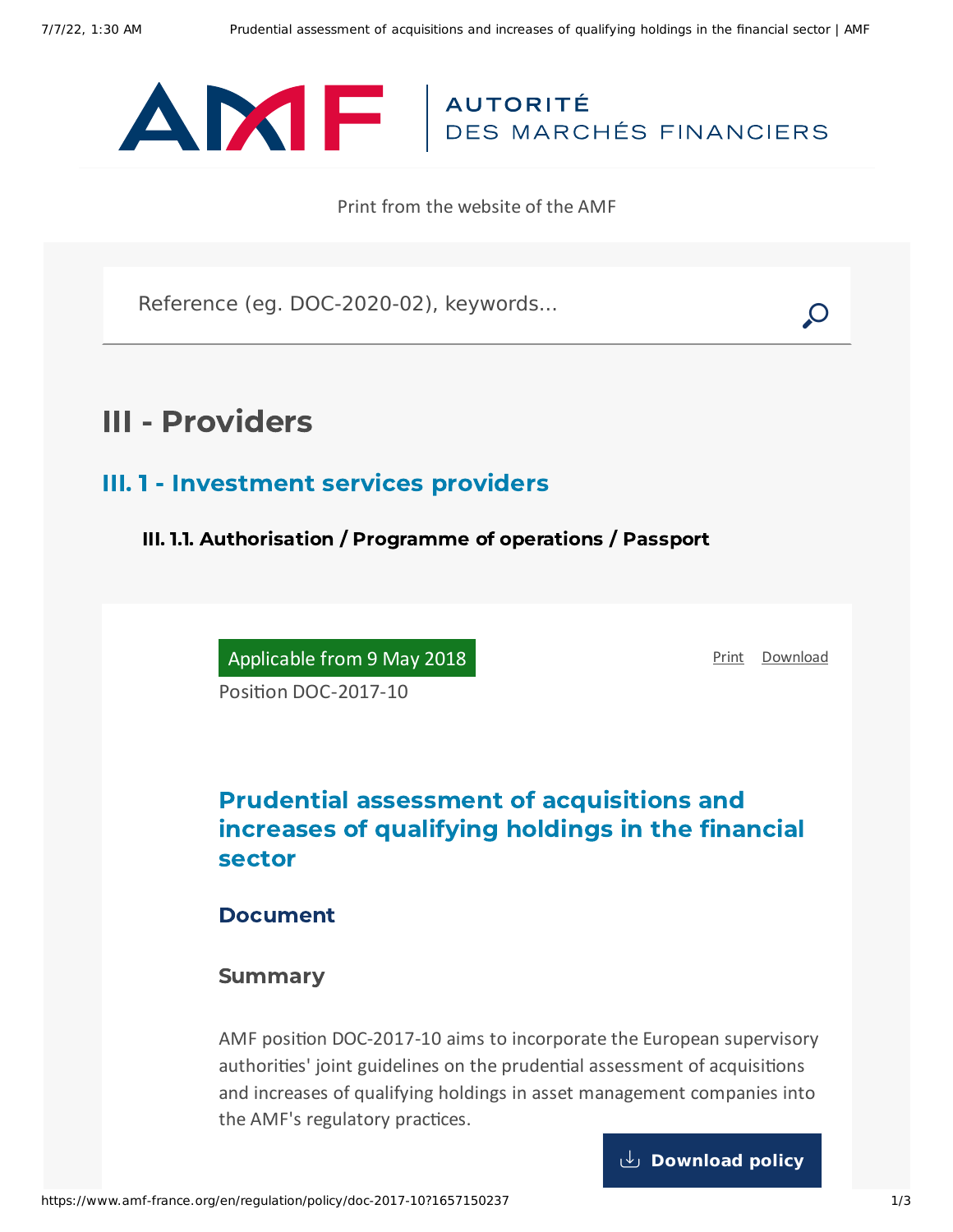#### **Reference texts**

 $\blacktriangleright$  Article L. 532-9 of the [Monetary](https://www.legifrance.gouv.fr/affichCodeArticle.do?idArticle=LEGIARTI000028441324&cidTexte=LEGITEXT000006072026) and Financial Code (in French only)  $\heartsuit$ 

Article L. 532-9-1 of the [Monetary](https://www.legifrance.gouv.fr/affichCodeArticle.do?idArticle=LEGIARTI000027794578&cidTexte=LEGITEXT000006072026) and Financial Code (in French **D** only) <mark>C</mark>

Articles 317-4, 317-10 to 317-14, 321-12 and 321-18 to 321-21 of the  $\triangle$  General [Regulation](http://www.amf-france.org/reglement/en_US/RG-en-vigueur)  $\heartsuit$ 

## Archives

From 27 November 2017 to 08 May 2018 | Position [DOC-2017-10](#page-1-0)  $\vee$ 

<span id="page-1-0"></span>**Prudential assessment of acquisitions and increases of qualifying holdings in the financial sector**

**[Download](https://www.amf-france.org/sites/default/files/doctrine/en/Position/DOC-2017-10/1.0/Prudential%20assessment%20of%20acquisitions%20and%20increases%20of%20qualifying%20holdings%20in%20the%20financial%20sector.pdf) policy**

#### **Reference texts**

 $\blacktriangleright$  Article L. 532-9 of the [Monetary](https://www.legifrance.gouv.fr/affichCodeArticle.do?idArticle=LEGIARTI000028441324&cidTexte=LEGITEXT000006072026) and Financial Code (in French only)  $\heartsuit$ 

Article L. 532-9-1 of the [Monetary](https://www.legifrance.gouv.fr/affichCodeArticle.do?idArticle=LEGIARTI000027794578&cidTexte=LEGITEXT000006072026) and Financial Code (in French **ଧ** only) <mark></mark>

Articles 312-5, 312-11 to 312-14, 317-4 and 317-10 to 317-14 of the  $\triangle$  AMF General [Regulation](https://reglement-general.amf-france.org/eli/fr/aai/amf/rg/notes/fr.html)  $\heartsuit$